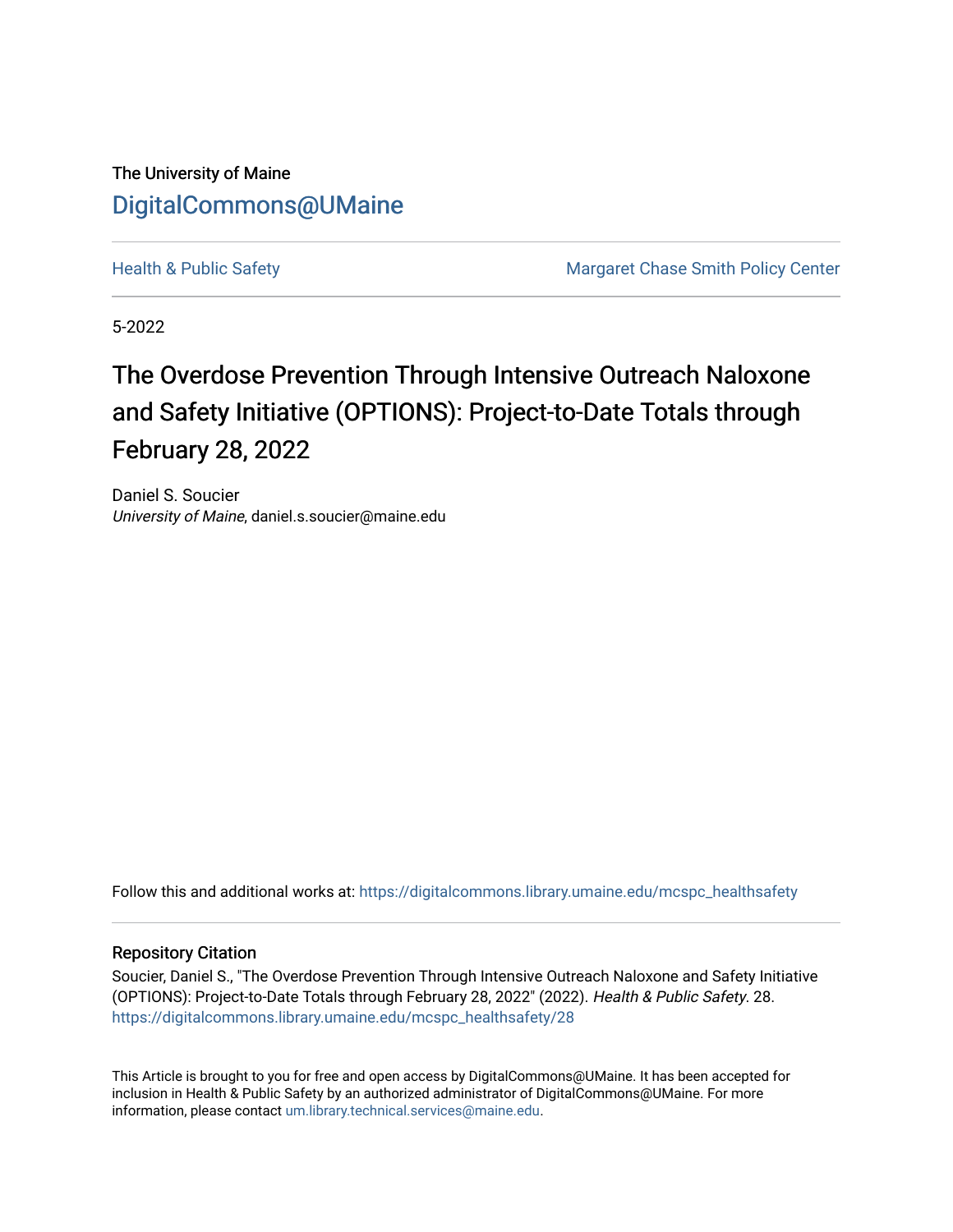

# **The Overdose Prevention Through Intensive Outreach Naloxone and Safety Initiative (OPTIONS)**

Project-to-Date Totals through February 28, 2022

Prepared by Daniel S. Soucier, Ph.D. Margaret Chase Smith Policy Center University of Maine

This brief provides updates on the OPTIONS initiative based on data reported by OPTIONS liaisons. Liaisons are licensed behavioral health clinicians that are embedded within a law enforcement agency in each of the sixteen counties in Maine. At present, each county has one appointed liaison that works alongside law enforcement to provide short-term counseling interventions, conduct proactive outreach with communities at the highest risk of experiencing an overdose, de-escalate behavioral health crises, and engage in postoverdose follow up visits and referrals of persons in need, as well as affected others, to community- and state-based services.

This brief describes how referrals are generated for OPTIONS liaisons, who is referring clients to liaisons, referrals OPTIONS liaisons are making on behalf of their clients, the demographics of OPTIONS clients, overdose education and antistigma trainings, and linkages among other state programs from the project's inception in October 2020 through February 2022.

Additional resources, data, and visualizations are available at [knowyouroptions.me](https://www.knowyouroptions.me/) and [mainedrugdata.org](https://www.mainedrugdata.org/).

## Key Metrics Snapshot

During the most recent reporting period of February 2022 OPTIONS liaisons' engagement included

- 30 calls, conducted alongside law enforcement partners
- 49 postoverdose follow-ups, conducted frequently alongside law enforcement partners
- 55 individuals referred to community-based treatment programs, with 100% (55) attending their first treatment appointment
- 92 individuals referred to community-based recovery support programs
- 115 individuals trained in overdose and antistigma education
- 223 kits (446 doses) of naloxone (Narcan) distributed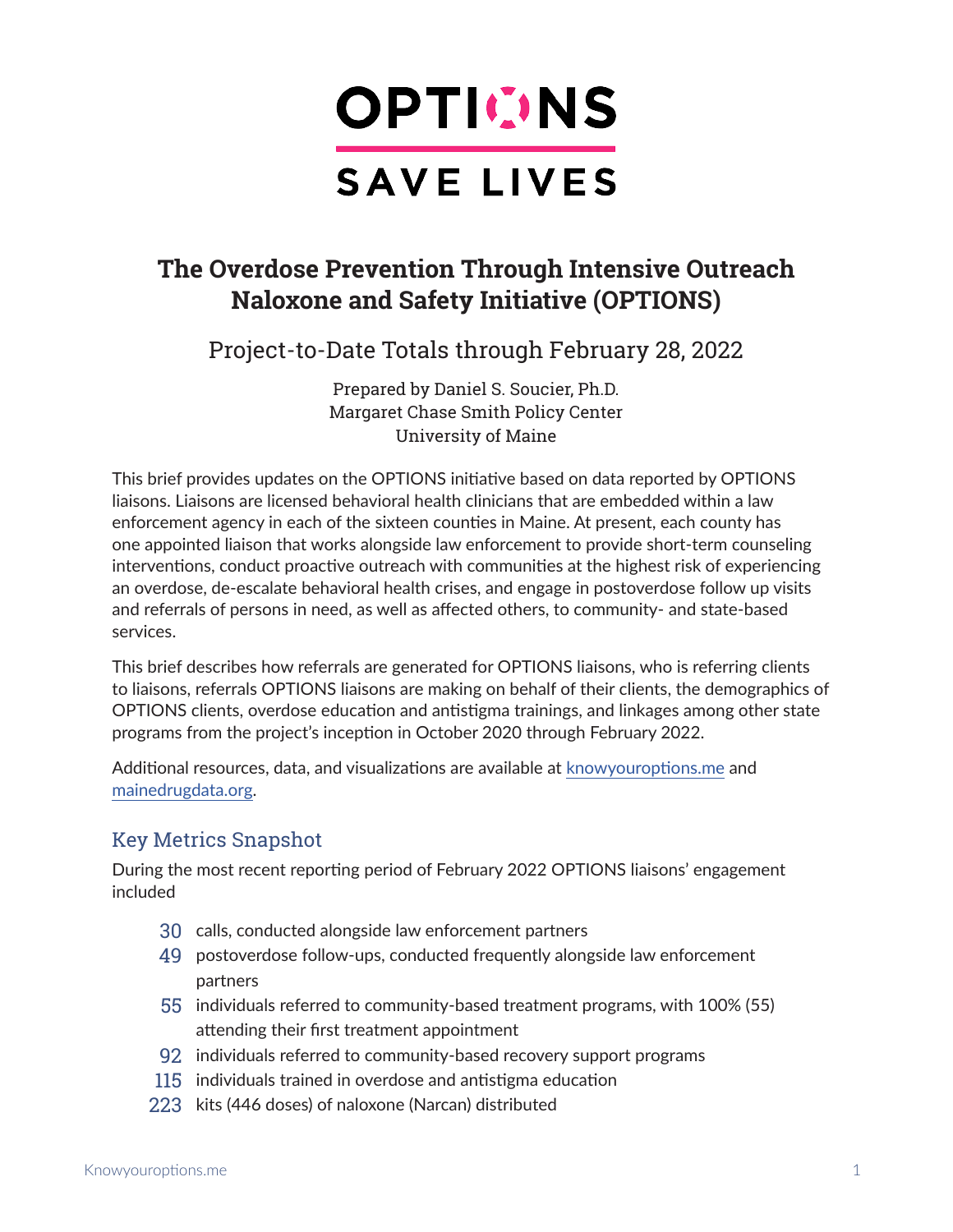From October 2020 through February 2022 (project-to-date-totals), OPTIONS liaisons' engagement included

- 637 calls, conducted alongside law enforcement partners
- 826 postoverdose follow-ups. conducted frequently alongside law enforcement partners
- 634 clients referred to community-based treatment programs, with 85% (537) confirmed to have attended their first appointments
- 587 individuals referred to community-based recovery support programs
- 1,844 individuals trained in overdose and antistigma education
- 1,727 kits (3,454 doses) of naloxone distributed

## How OPTIONS Liaisons Receive Clients

OPTIONS liaisons generate clients from operating alongside law enforcement officers as coresponders to nonfatal and fatal opioid overdoses as well as other substance-use-related public safety response calls. Co-response calls are those that OPTIONS liaisons respond to during the moment of crisis, whereas postoverdose follow-up visits are those that they respond to in the days following a substance-use-related crisis. Oftentimes, law enforcement partners accompany liaisons during both co-response calls and postoverdose follow-up visits.

OPTIONS liaisons also generate clients through self-referrals and proactive referrals. Selfreferrals occur when individuals contact OPTIONS liaisons themselves. Proactive referrals are those made by public safety officials, clinicians, community-based substance use supports, and affected others.



## OPTIONS Response Calls and Self and Proactive Referrals, Project-to-Date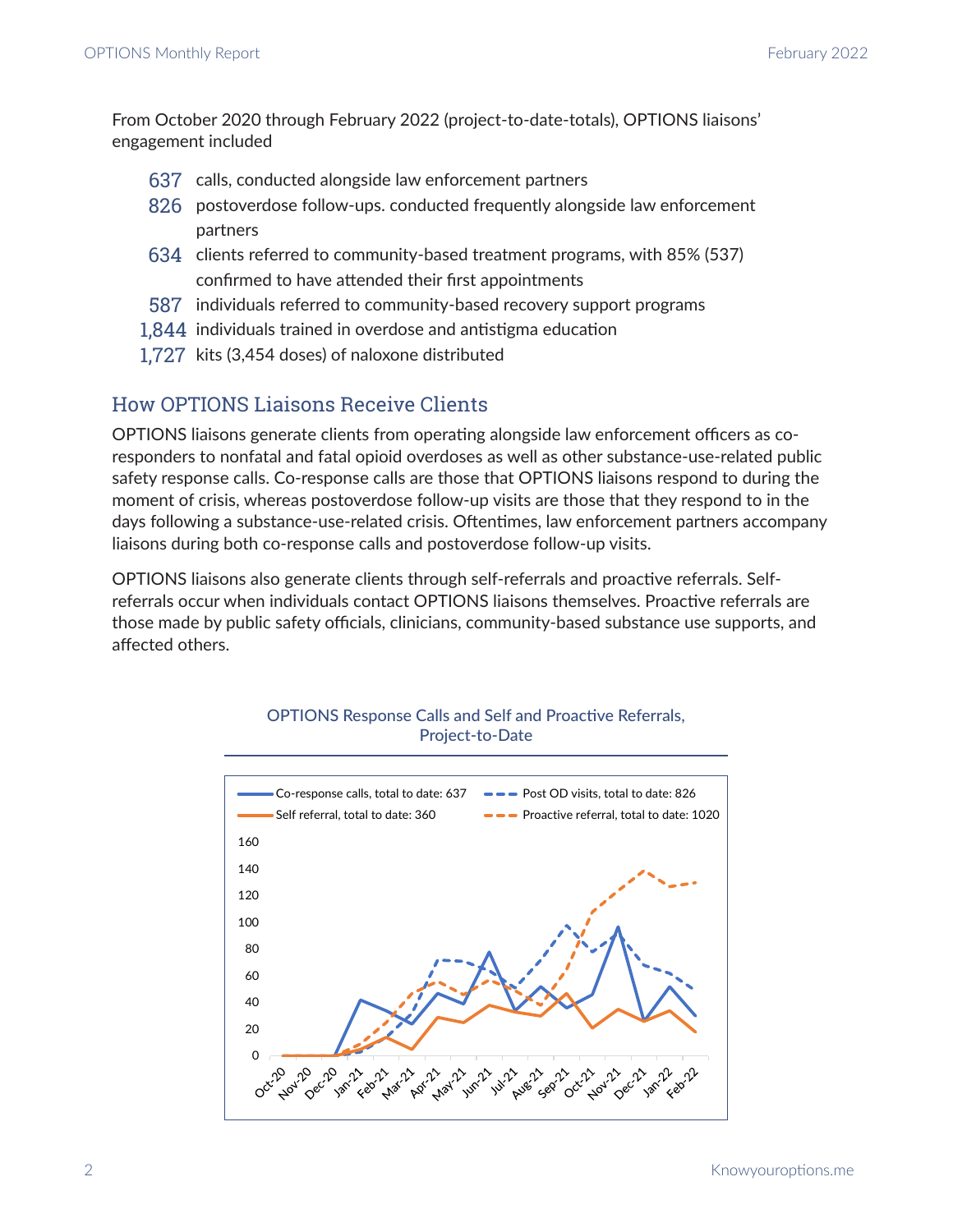|                       | $Oct-$<br><b>Dec</b><br>2020 | Jan<br>2021 | Feb<br>2021 | Mar<br>2021 | Apr<br>2021 | May<br>2021 | Jun<br>2021 | Jul<br>2021 | Aug<br>2021 | Sep<br>2021 | Oct<br>2021 | Nov<br>2021 | Dec<br>2021 | Jan<br>2022 | Feb.<br>2022 | Total |
|-----------------------|------------------------------|-------------|-------------|-------------|-------------|-------------|-------------|-------------|-------------|-------------|-------------|-------------|-------------|-------------|--------------|-------|
| Co-response<br>calls  | 0                            | 42          | 34          | 24          | 47          | 39          | 78          | 34          | 52          | 36          | 46          | 97          | 26          | 52          | 30           | 637   |
| Post OD visits        | $\Omega$                     | 3           | 14          | 32          | 72          | 71          | 64          | 51          | 72          | 98          | 78          | 92          | 68          | 62          | 49           | 826   |
| Self referral         | 0                            | 5           | 14          | 5           | 29          | 25          | 38          | 33          | 30          | 47          | 21          | 35          | 26          | 34          | 18           | 360   |
| Proactive<br>referral | 0                            | 9           | 25          | 47          | 56          | 46          | 57          | 49          | 38          | 65          | 108         | 124         | 139         | 127         | 130          | 1020  |

## Monthly Client Interactions for OPTIONS Liaisons

The following chart and table show the number of law enforcement calls responded to and postoverdose follow-up visits conducted by liaisons along with the number of self and proactive referrals.

Proactive referrals to OPTIONS liaisons come from a variety of sources including law enforcement, treatment providers, affected others, other OPTIONS liaisons, recovery coaches, emergency department clinicians, and first responders. This data began being collected during the second year of the program in October 2021. The following two pie charts show the number and percentage of proactive referrals to OPTIONS liaisons as well as the number and percentage of self-referrals 27% (379) versus proactive referrals 73% (1,023). Law enforcement make up the preponderance of proactive referrals at 63% (379) followed by treatment providers 11% (68) and affected others 10% (58).



#### Proactive and Self Referrals Project-to-Date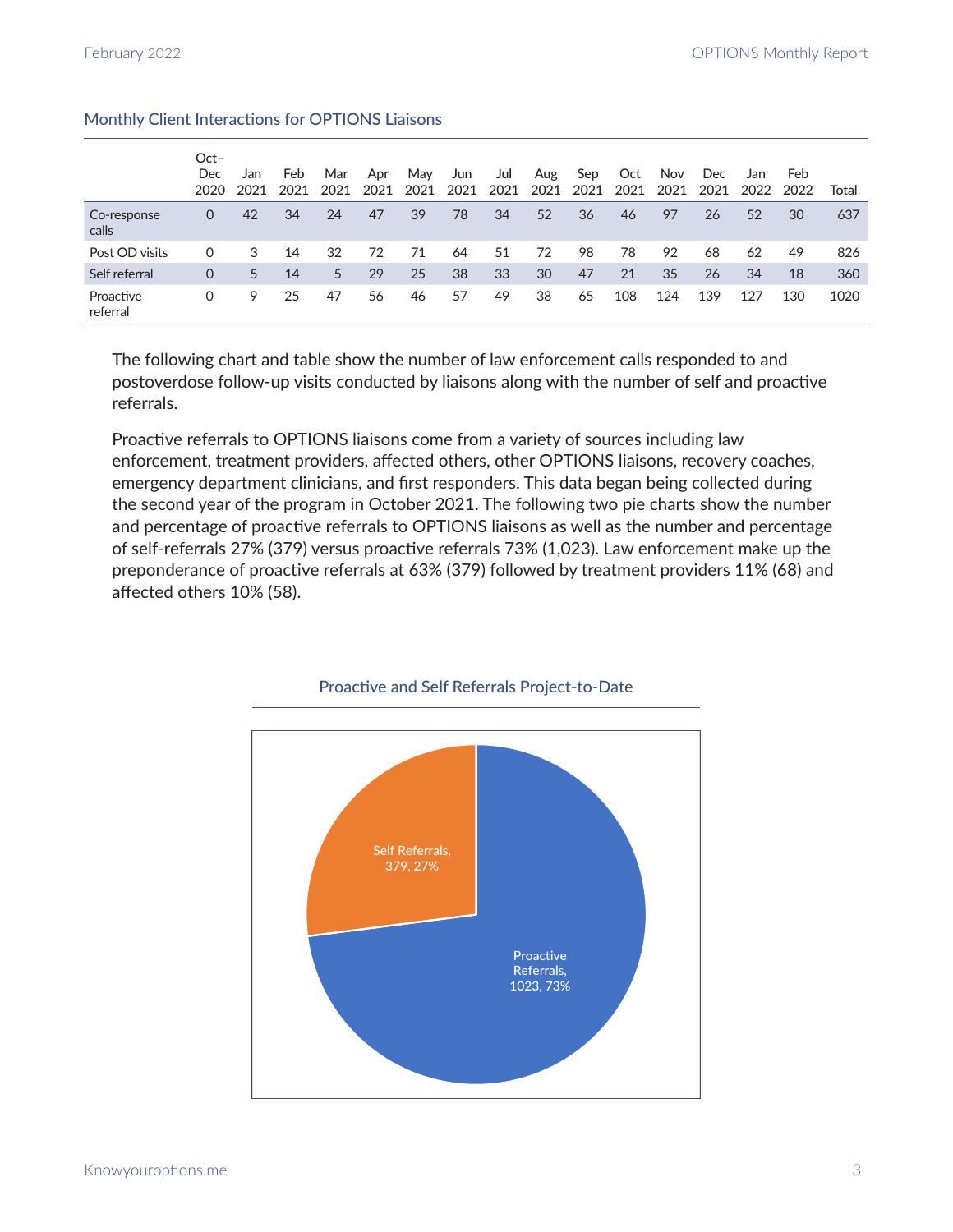

## Proactive Referrals by Type (October 2021–February 2022)

Note: Liaisons began reporting proactive referrals by type beginning in year 2 of the initiative (October 2021)

## Clients Served by OPTIONS Liaisons

OPTIONS liaisons serve not only individuals in need but also affected others. In many counties, liaisons are known members of the community who are able to reach at-risk individuals and those that might not engage with other State-based harm reduction, treatment, recovery, or prevention services. The following four charts show the demographic breakdown of clients served by OPTIONS liaisons. 72% (524) of clients are individuals in need connecting with OPTIONS for the first time, 16% (113) are individuals in need who had previously connected with OPTIONS, 11% (78) are affected others connecting with OPTIONS for the first time, and 1% (11) are affected



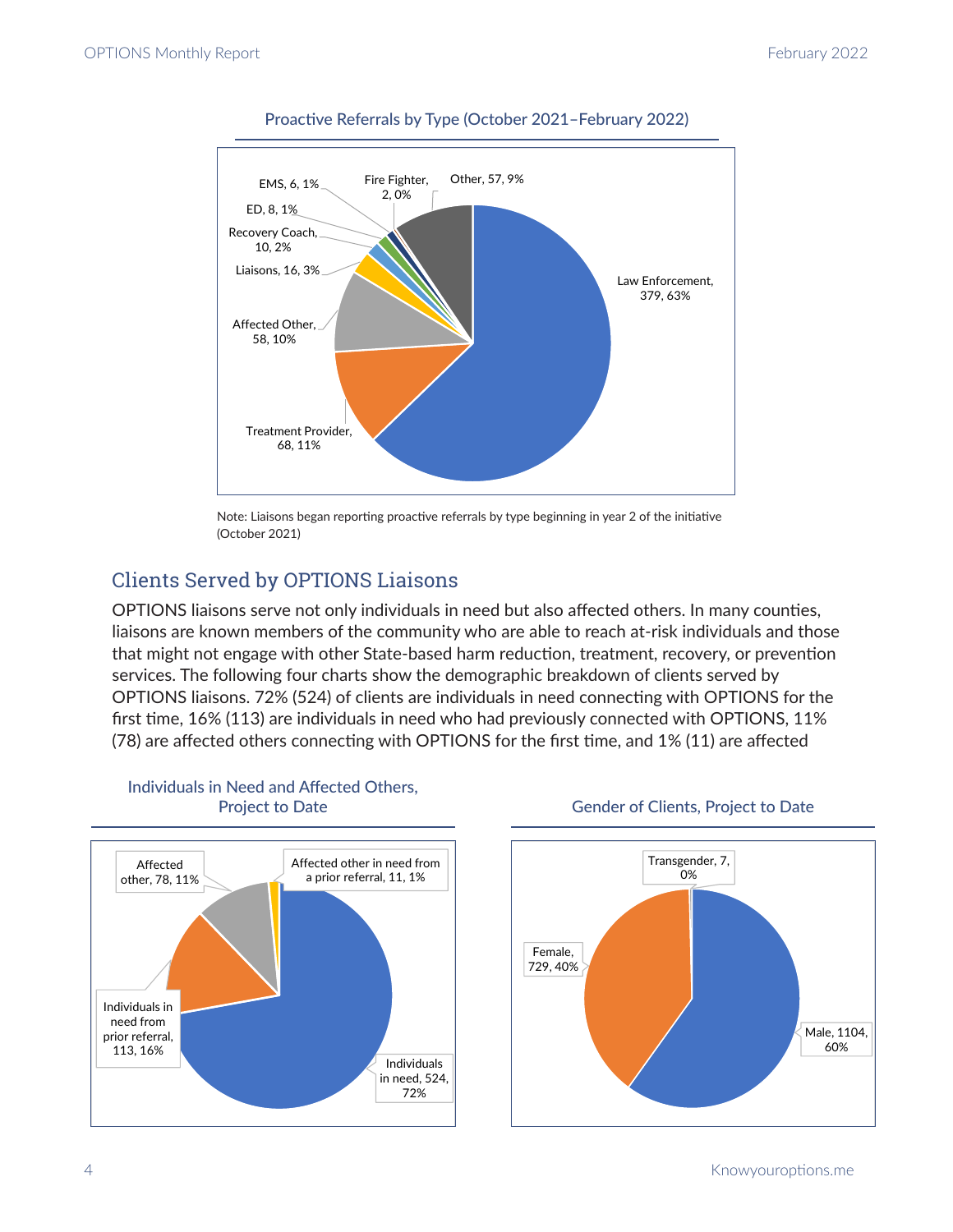others who had previously connected with OPTIONS. 60% (1,104) of clients identify as male, 40% (729) identify as female, and <1% (7) identify as transgender. The ethnicity of clients is 13% (111) Hispanic/Latino and 87% (748) not Hispanic/Latino. The racial composition of clients is 81% (872) white, 18% (190) Black/African American, 1% (10) American Indian/Alaska Native, <1% (6) Two or more races, and <1% Asian (1).







OPTIONS liaisons are effective at reaching individuals in need and affected others that are experiencing housing instability and experiencing homelessness. The following charts show that 63% (324) of clients referred to OPTIONS liaisons since October 2021 are reported to be housing insecure; 32% (165) are unstably housed and 31% (159) are homeless. Those who have stable housing constituted 37% (191) of liaison clients.





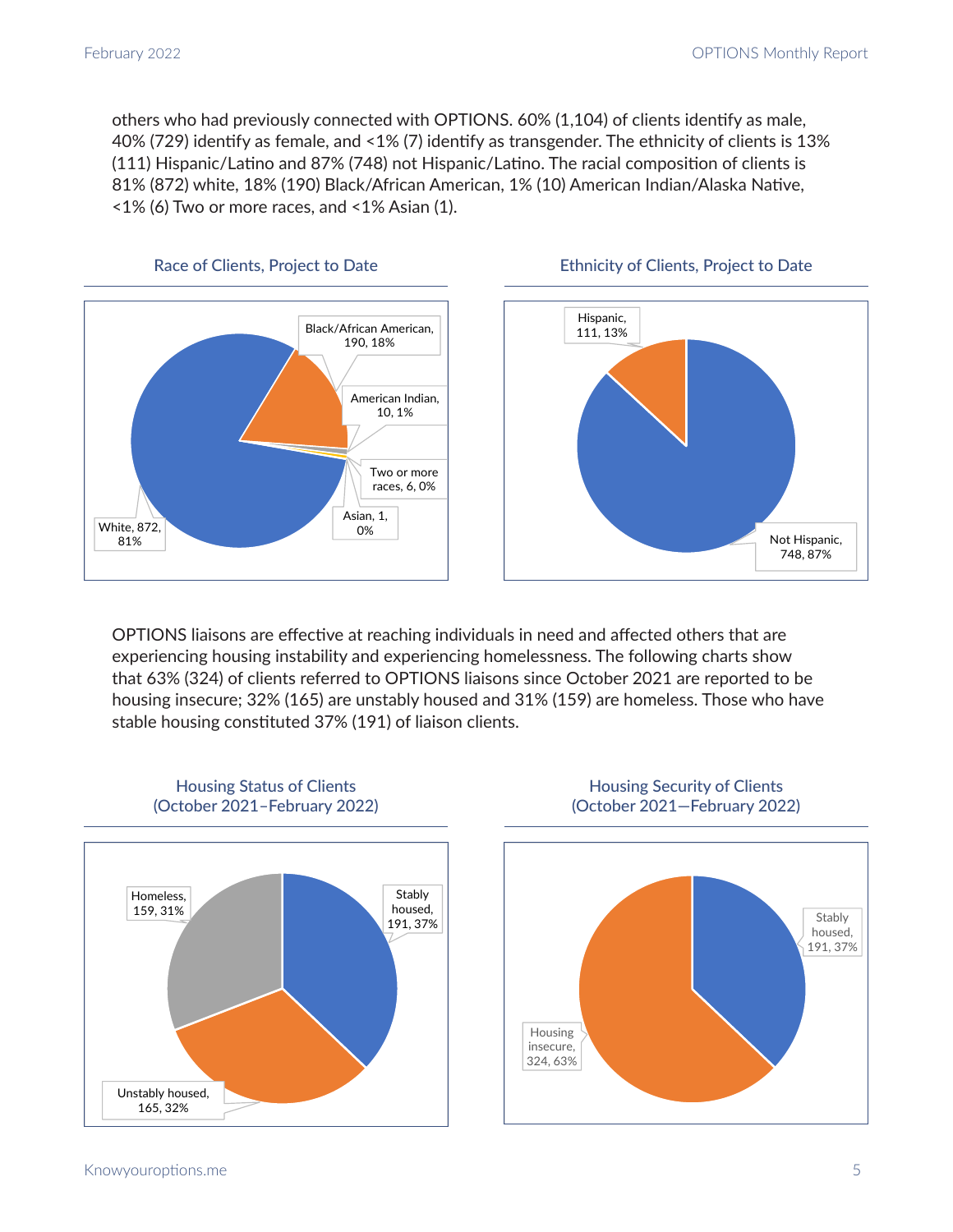## Liaisons Connect Persons Struggling with Substance Use Disorder to Services

OPTIONS liaisons connect individuals with state- and community-based prevention, harm reduction, treatment, and recovery services. The first chart below shows client interactions and referrals to services. The second shows synergistic connections between OPTIONS liaisons and other State-supported programs across the four focus areas of the State of Maine Opioid Response Strategic Action Plan: prevention, harm reduction, treatment, and recovery.



## Client Interactions and Referrals by Type (October 2020–February 2022)

Note: Referrals to MARR, Community Coalitions, Patient Navigators, Rapid Induction, and Continuing Source of Naloxone were not reported by OPTIONS liaisons until October 2021

## Client Interactions and Referrals by Type (October 2020–February 2022)

|                                      | Oct-<br>Dec<br>2020 | Jan<br>2021 | Feb<br>2021 | Mar<br>2021 | Apr<br>2021 | Mav<br>2021 | Jun<br>2021 | Jul<br>2021 | Aug<br>2021 | Sep<br>2021 | Oct<br>2021 | Nov<br>2021 | <b>Dec</b><br>2021 | Jan<br>2022 | Feb.<br>2022 | Total |
|--------------------------------------|---------------------|-------------|-------------|-------------|-------------|-------------|-------------|-------------|-------------|-------------|-------------|-------------|--------------------|-------------|--------------|-------|
| Treatment                            | $\Omega$            | 6           | 13          | 24          | 32          | 33          | 37          | 29          | 40          | 49          | 51          | 76          | 102                | 55          | 55           | 602   |
| Recovery                             | 0                   | 5.          | 24          | 24          | 28          | 31          | 53          | 27          | 38          | 42          | 52          | 66          | 82                 | 58          | 92           | 622   |
| <b>Infectious</b><br>Disease Testing | 0                   | 0           | 6           | 3           | 5           | 11          | 15          | 16          | 10          | 20          | 5.          | 29          | 30                 | 10          | 18           | 178   |
| ASAM Level of<br>Care                | 0                   |             |             | 27          | 16          | 20          | 19          | 14          | 10          | 17          | 45          | 24          | 31                 | 12          | 13           | 256   |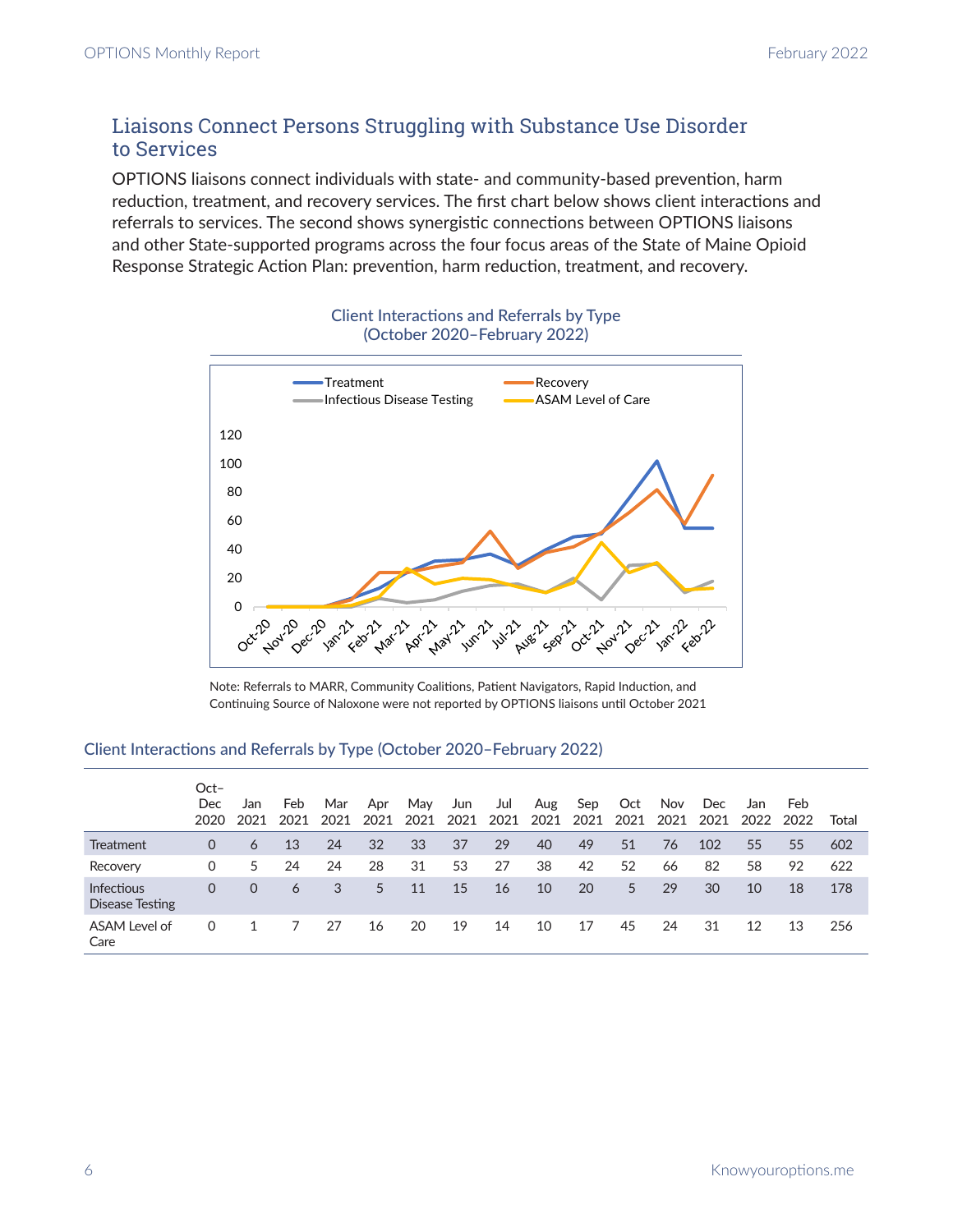

## Client Referrals to Other State-Supported Programs (October 2020–February 2022)

#### Client Referrals to Other State-Supported Programs (October 2020–February 2022)

|                                     | $Oct-$<br>Dec<br>2020 | Jan<br>2021 | Feb<br>2021 | Mar<br>2021 | Apr<br>2021 | May<br>2021  | Jun<br>2021 | Jul<br>2021  | Aug<br>2021 | Sep<br>2021 | Oct<br>2021    | Nov<br>2021 | <b>Dec</b><br>2021 | Jan<br>2022    | Feb<br>2022  | Total |
|-------------------------------------|-----------------------|-------------|-------------|-------------|-------------|--------------|-------------|--------------|-------------|-------------|----------------|-------------|--------------------|----------------|--------------|-------|
| <b>Syringe Access</b>               | $\Omega$              | $\Omega$    | 6           | 14          | 28          | 13           | 12          | 11           | 11          | 23          | 23             | 23          | 22                 | 16             | $\Omega$     | 202   |
| MaineCare<br>Application            | $\mathbf 0$           | $\mathbf 0$ | 17          | 24          | 14          | 9            | 15          | 10           | 8           | 5           | 17             | 15          | 15                 | $\mathbf{1}$   | 3            | 153   |
| <b>MaineMOM</b>                     | $\Omega$              | $\Omega$    | $\Omega$    | $\Omega$    | $\Omega$    | $\mathbf{1}$ | $\Omega$    | $\mathbf{1}$ | 2           | 5           | $\overline{4}$ | 6           | 6                  | 2              | $\mathbf{1}$ | 28    |
| <b>MARR</b>                         | N/A                   | N/A         | N/A         | N/A         | N/A         | N/A          | N/A         | N/A          | N/A         | N/A         | 2              | 12          | 14                 | 3              | 8            | 39    |
| Community<br>Coalition              | N/A                   | N/A         | N/A         | N/A         | N/A         | N/A          | N/A         | N/A          | N/A         | N/A         | $\overline{4}$ | 30          | 27                 | $\overline{4}$ | 7            | 72    |
| Patient Navigator                   | N/A                   | N/A         | N/A         | N/A         | N/A         | N/A          | N/A         | N/A          | N/A         | N/A         | 2              | 10          | 10                 | $\Omega$       | 5            | 27    |
| Rapid Induction-<br>ED              | N/A                   | N/A         | N/A         | N/A         | N/A         | N/A          | N/A         | N/A          | N/A         | N/A         | 6              | 13          | 13                 | $\Omega$       | 2            | 34    |
| Continuing<br>Source of<br>Naloxone | N/A                   | N/A         | N/A         | N/A         | N/A         | N/A          | N/A         | N/A          | N/A         | N/A         | 29             | 52          | 46                 | 37             | 44           | 208   |

OPTIONS liaisons refer individuals for treatment programs in the moment when their clients are ready by meeting them where they are at. They use warm handoffs where they dial the phone number of the treatment provider for their clients. Some liaisons also drive individuals to their treatment appointment or MOUD (Medication for Opioid Use Disorder) inductions. For the project to date,

- 634 clients were referred for community-based treatment programs
- 85% attended their first appointment with the provider
- 15% unknown if they attended their appointment or not